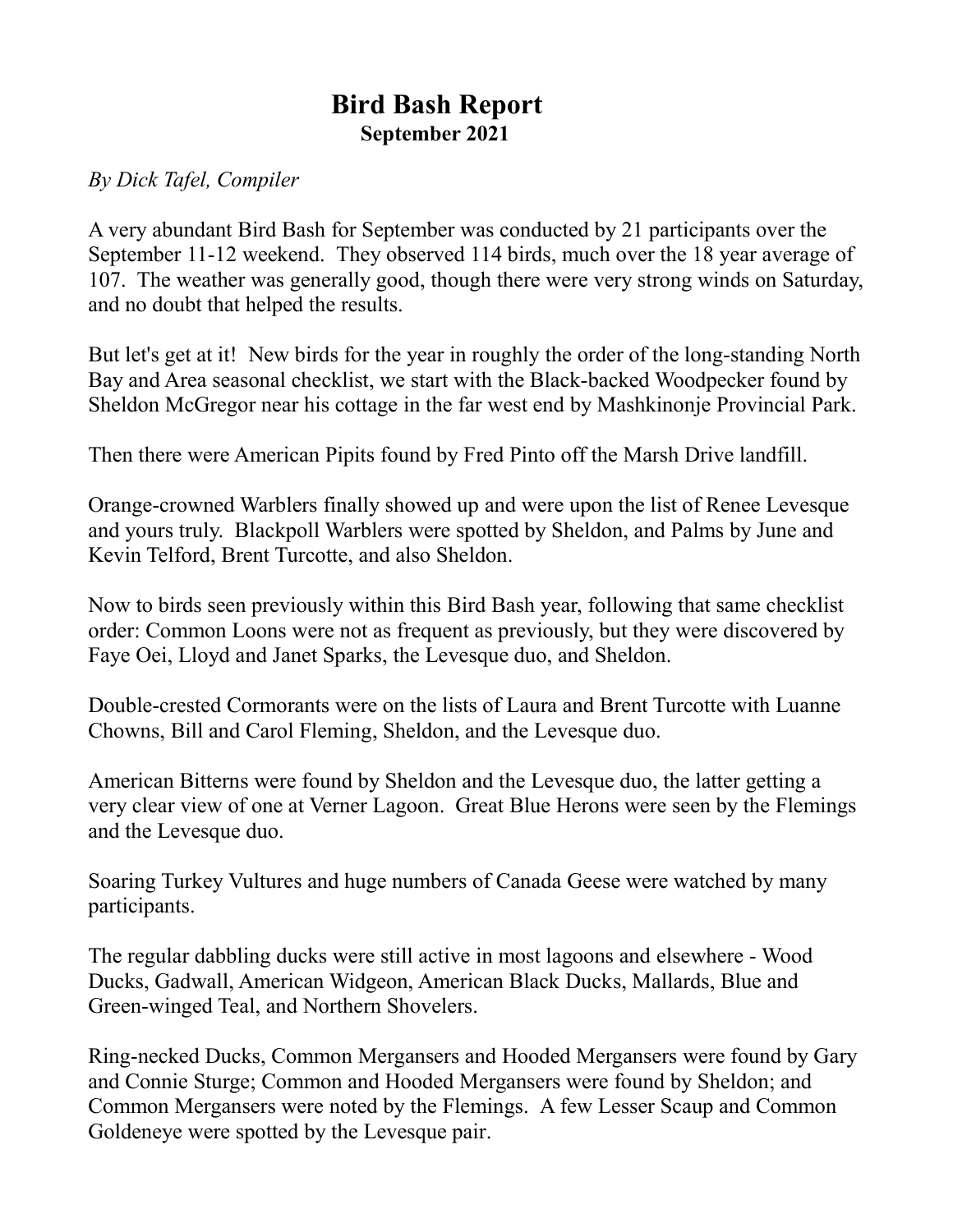Now as to hawks: Ospreys seem to have left, as well as most Broad-winged Hawks, though Brent spotted one of the latter. Northern Harriers were still fairly common, noted by Grant and Shirley McKercher, Fred, the Telfords, and the Levesque pair, who also spotted a Sharp-shinned Hawk, as did John Levesque. American Kestrels were numerous, noted by many participants.

Merlins were watched by the Telfords, Sheldon, and the Levesque duo. No Peregrines nor Red-tailed Hawks were discovered, but Bald Eagles were seen by the Levesque pair, Sheldon, the McKerchers, and the Telfords.

Ruffed Grouse were spotted by Butterfly Fields, Faye, the Flemings, and Sheldon. Wild Turkeys were found only by the Sturges.

Two Common Gallinules were seen at Cache Bay, as well as one at Verner Lagoon, by the Levesque duo.

Now how about the Sandhill Cranes, spotted by many? There were more than 700 in various locations, especially in farm fields west of Cache Bay.

As to the shorebirds, they were certainly about in various locations. Semipalmated Plovers and Killdeer were spotted by the Levesque pair on the shores of Lake Nipissing off Tenth Street, along with a very exciting group of nine active Sanderlings. Most other shorebirds found were in various lagoons. The Semiplamated Plover and the Killdeer were also spotted by the Sturges, while the Semipalmated was noted by the Telfords.

Greater and Lesser Yellowlegs were located by the Levesque pair, Fred, and the Telfords, with just the Greater spotted by the Sturges. The latter two pairs also noted the Solitary Sandpiper. The Telfords spotted the Least and Baird's Sandpipers, as did the Sturges and the Levesque pair who spotted the Baird's not only at the lagoons, but one with the Sanderlings on the shores of Lake Nipissing. Pectoral Sandpipers were identified by the Levesque duo and the Telfords, who also found the Least, while it and Semipalmated Sandpipers were noted by Fred and the Levesque duo. The Levesque pair also found the Stilt. Sheldon found the Wilson's Snipe.

Among the many gulls, Ring-billed Gulls were paramount, though a few, including Faye, found Herring Gulls. No one spotted Bonaparte's Gulls. Caspian Terns were still hunting in Cache Bay and found there by the Levesque pair.

Rock Pigeons were very plentiful, while Mourning Doves were spotted only by Faye, Fred, the Turcotte trio, the Sturges, and the Levesque duo.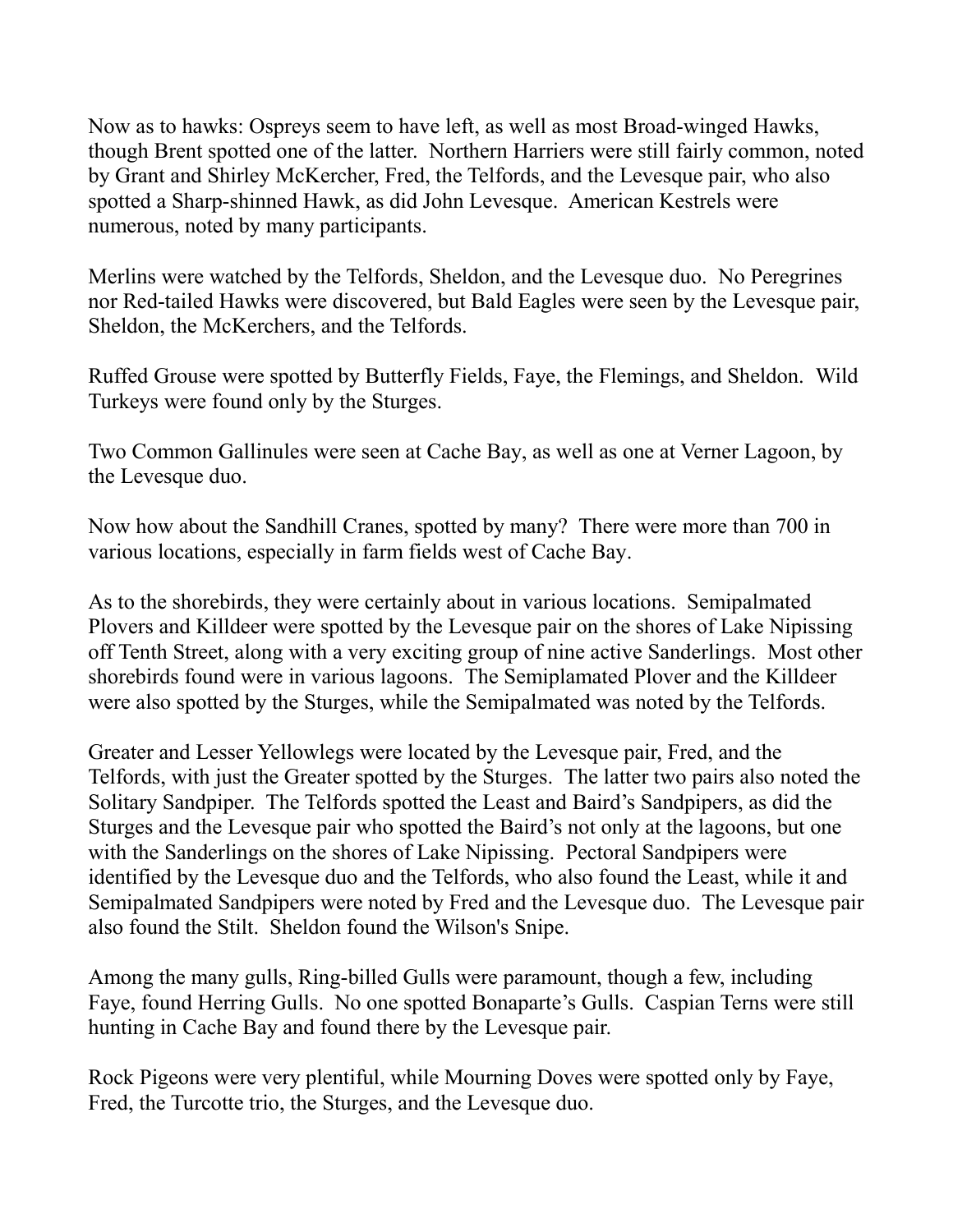Some 28 Common Nighthawks, soaring back and forth over Powassan Lagoon, delighted the Levesque duo during a beautiful Sunday evening sunset.

Ruby-throated Hummingbirds were still about during their final few days up north, sighted by Pam and Peter Handley, the Levesque duo, the Sturges, John, the Flemings, the McKerchers, Brent, Faye, the Sparks, and Elsa Tafel.

The Belted Kingfisher was spotted solely by Sheldon.

Yellow-bellied Sapsuckers were noted by the Telfords, Fred, the Flemings, and Sheldon. Hairy and Downy Woodpeckers and Northern Flickers were noted by many, while the Pileated was observed only by Sheldon, the Levesque duo, the McKerchers, and the Flemings.

A few flycatchers were still about. The Alder, Least, and Eastern Phoebes were spotted by the Levesque pair, and Eastern Kingbirds by the Sturges.

As to vireos, the Red-eyed Vireo was found by John, the Levesque pair, Fred, the Telfords, and Sheldon, who also spotted the Blue-headed Vireo. The Telfords and the Levesque pair also saw the Philadelphia Vireo.

Blue Jays seemed to be even more ubiquitous, as were American Crows, with the Common Raven seeming to be just a little bit less so. Swallows did not show up, nor once again any Canada Jays.

Popular Black-capped Chickadees were very commonplace. Red-breasted Nuthatches were noted by the Handleys, the Turcotte trio, the Telfords, Renee, Faye, Sheldon, the Flemings, and the Sturges. The latter three pairs also spotted the White-breasted Nuthatch. Brown Creepers were seen by John, Brent, the Levesque pair, Fred, and Sheldon, who along with John were the only ones to spy the Golden-crowned Kinglet. Ruby-crowned Kinglets remained undiscovered.

As to thrushes, the Eastern Bluebird also went undiscovered, while American Robins were much less common than recently, being noted in small numbers only by Faye, the Flemings, Butterfly, the Sturges, Brent, John, Sheldon, Fred, the Levesque pair (only three all day), the Telfords, and the Sturges. The latter group spotted the Wood Thrush, while the Levesque pair noted a Swainson's Thrush; Fred, a Veery; and Sheldon, a Hermit Thrush.

The Gray Catbird and Brown Thrasher were noted only by Fred - in Laurier Woods.

European Starlings were seemingly everywhere.